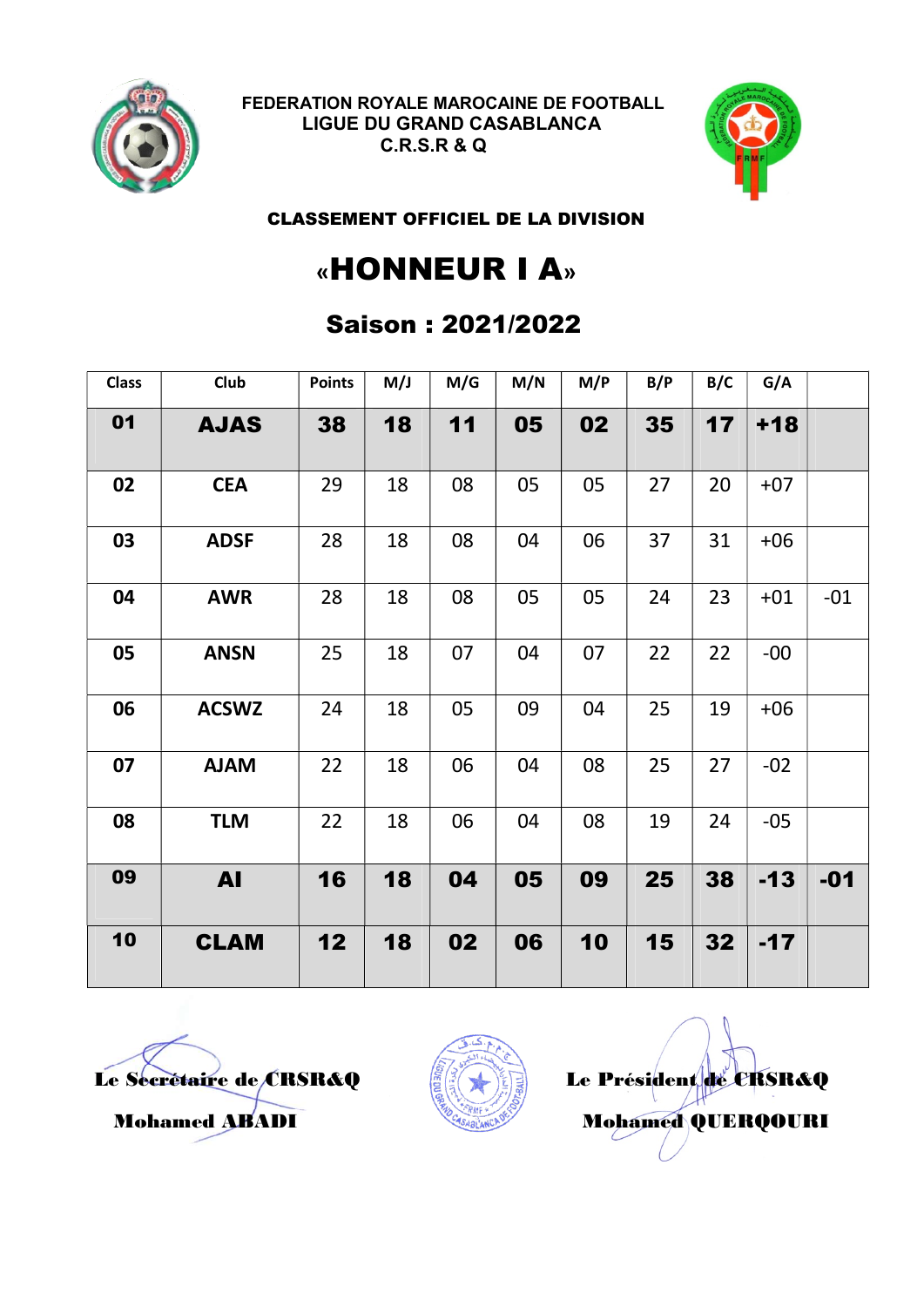



#### CLASSEMENT OFFICIEL DE LA DIVISION

### «HONNEUR I B»

### Saison : 2021/2022

| <b>Class</b> | <b>Club</b>  | <b>Points</b> | M/J | M/G | M/N | M/P | B/P | B/C | G/A   |       |
|--------------|--------------|---------------|-----|-----|-----|-----|-----|-----|-------|-------|
| 01           | <b>WOCO</b>  | 39            | 16  | 13  | 01  | 02  | 50  | 21  | $+29$ | $-01$ |
| 02           | <b>AJSA</b>  | 37            | 16  | 12  | 01  | 03  | 36  | 14  | $+22$ |       |
| 03           | <b>AADS</b>  | 30            | 16  | 09  | 03  | 04  | 31  | 16  | $+25$ |       |
| 04           | <b>USCH</b>  | 23            | 16  | 07  | 02  | 07  | 23  | 33  | $+10$ |       |
| 05           | <b>CTSBS</b> | 19            | 16  | 06  | 02  | 08  | 22  | 26  | $-04$ | $-01$ |
| 06           | <b>AFDS</b>  | 19            | 16  | 06  | 02  | 08  | 25  | 32  | $-07$ | $-01$ |
| 07           | <b>USO</b>   | 18            | 16  | 05  | 03  | 08  | 24  | 26  | $-02$ |       |
| 08           | <b>CATS</b>  | 14            | 16  | 04  | 02  | 10  | 24  | 40  | $-16$ |       |
| 09           | <b>AWNS</b>  | 03            | 16  | 01  | 01  | 14  | 13  | 45  | $-32$ | $-01$ |

Le Secrétaire de CRSR&Q Le Président de CRSR&Q



Mohamed ABADI Mohamed QUERQOURI